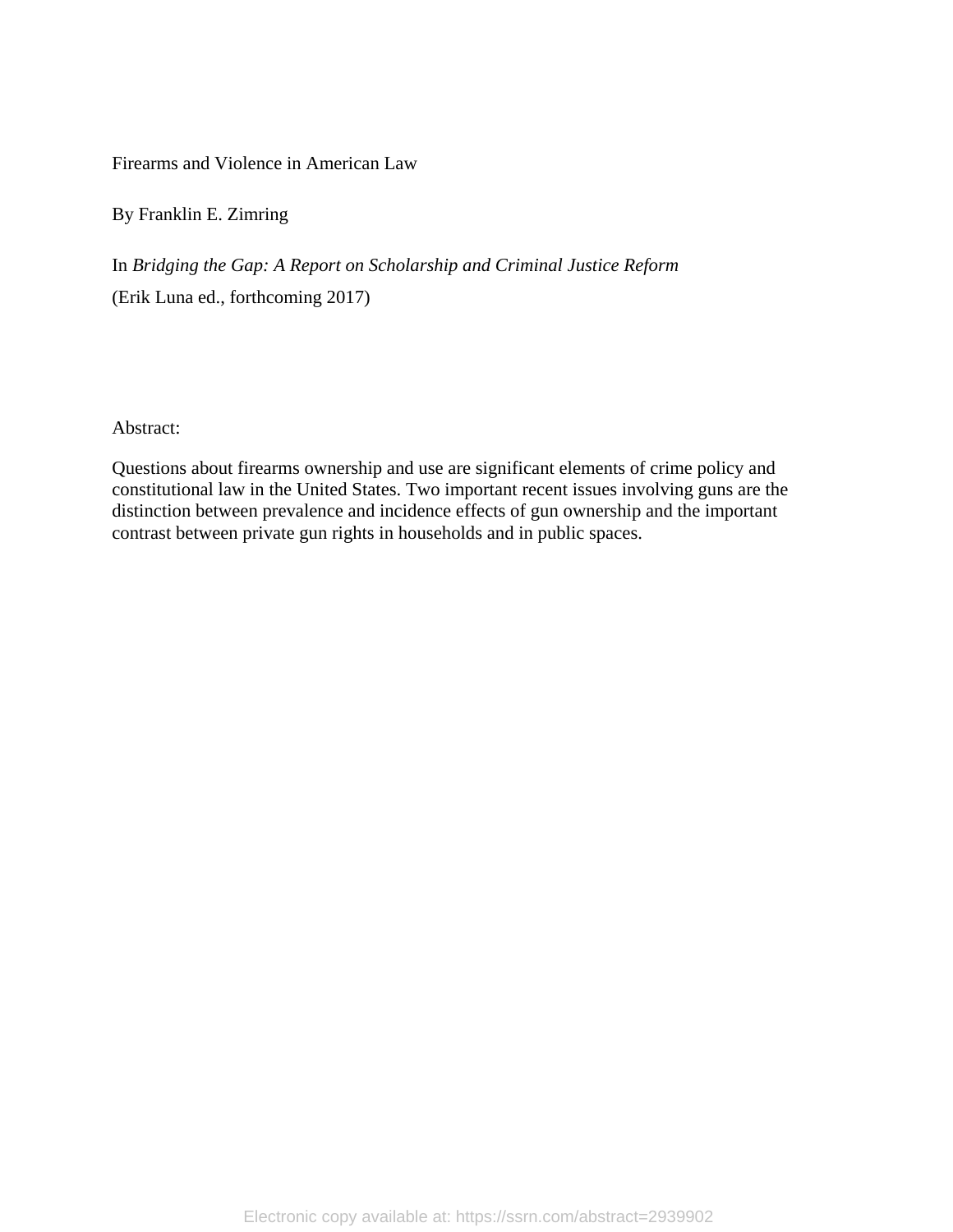Policy discussions about crime and about firearms control overlap in the United States more substantially, and are debated more passionately, than in any other nation. At either extreme in the debate about guns in the United States one hears confident assertions that gun policy is intimately connected to the volume of crime in the United States and its costs. Those who support efforts to restrict the access to firearms blame the proliferation of firearms for the high rates of death and injury associated with crime in the United States, while those who oppose restrictions on gun ownership and use go further than questioning the link between guns and crime rates, and instead argue that the many millions of firearms owned, carried and fired by American citizens are a major force for crime prevention on American soil. Whatever one's sentiments about a book titled *More Guns, Less Crime,* it is an important part of discussions of crime control policy only in America.

 This paper is my attempt to summarize the issues and known facts about firearms and violence in three installments. The first chapter presents my own view of current knowledge about three issues that concern the relationship between guns and violence in the United States, the relationship between gun use and the death rate from crime, the involvement of guns in accidental and suicidal acts and the use of guns to prevent crime and defend against attackers. The second chapter concerns the broader patterns of how many firearms are owned by Americans and how are they used. The third chapter concerns strategies of governmental policy toward gun ownership and use. It outlines traditional methods of limiting access to guns, attempts to restrict how and where guns may be used and it then considers how these approaches may be affected by the emerging personal constitutional right to bear arms created in the United States Supreme Court.

#### I. Does the Weapon Matter?

The overlap between firearms and crime in the United States is incomplete in ways which clearly identify why and where firearms influence the cost of crime in the United States. There are many millions of guns in the United States and the odds that a particular gun will be used in a crime are very small. Even more striking, the overwhelming majority of all offenses, including even offenses of violence, do not involve the use of a firearm. Figure 1 tells the story of known gun involvement in three classes of reported crime in the United States profiled in the Uniform Crime Reports of the FBI for 2015, total index crime other than arson (seven major offenses: homicide, rape, robbery, aggravated assault, burglary, auto theft, larceny), total index crimes of violence other than rape (homicide, robbery, and aggravated assault) and murder and non-negligent manslaughter.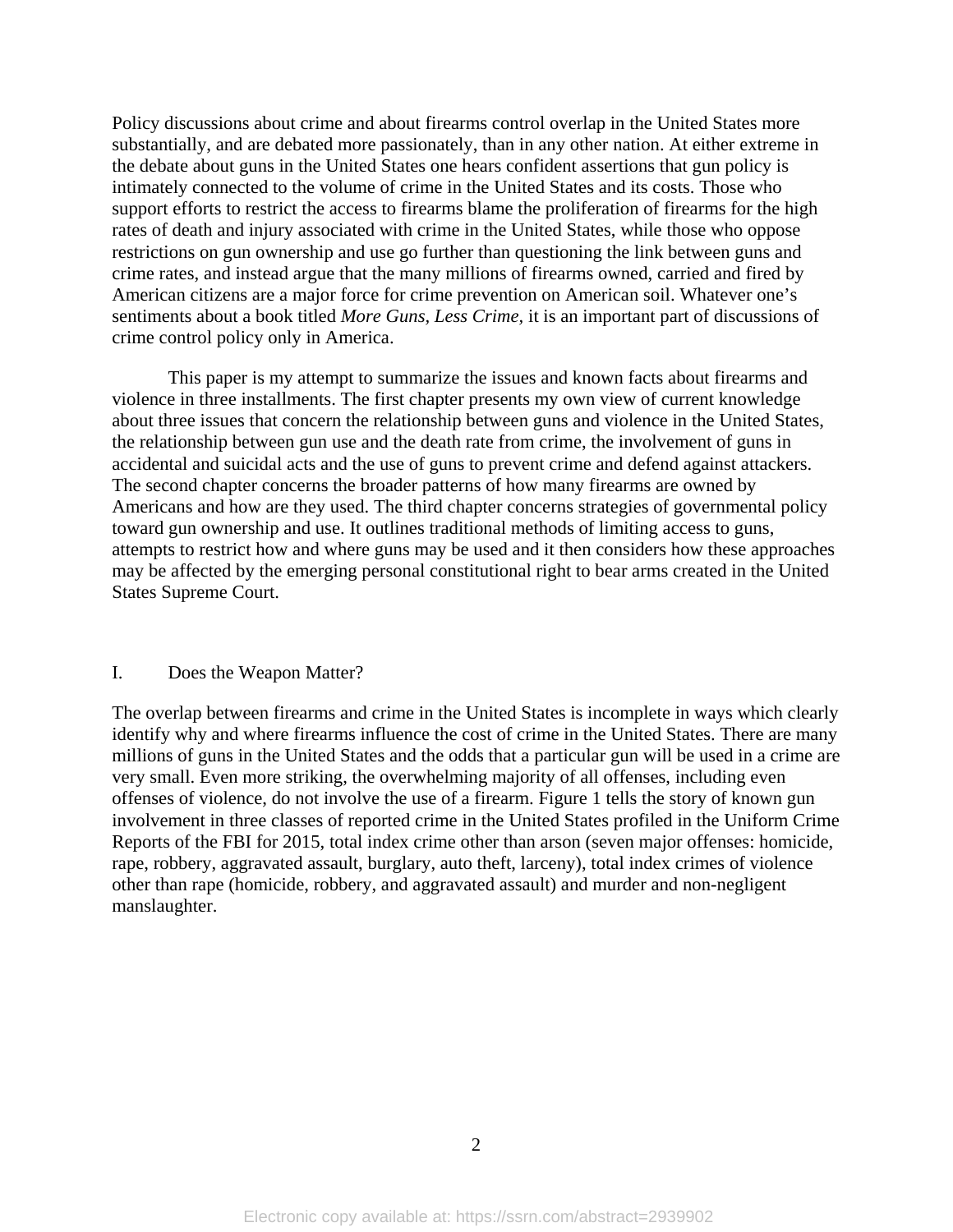



Sources: FBI Crime in the United States 2015.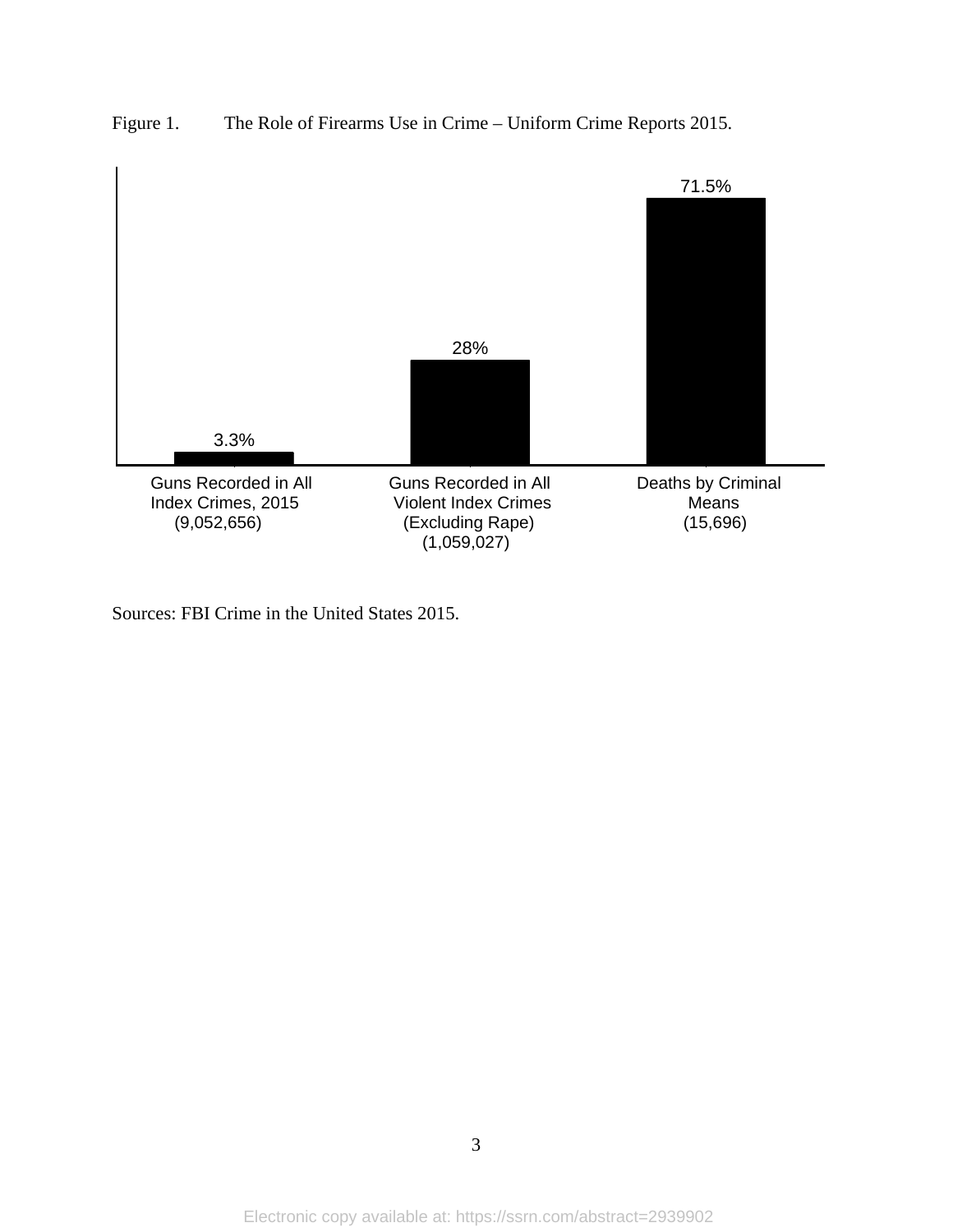Guns are reported as being used in fewer than 4% of all reported index crimes in the United States and there is no method even of reporting use of a gun for almost 90% of all index crimes such as larceny and burglary where the victim and offender do not interact. For the million or so crimes involving personal violence, gun use is reported in 28% of all index offenses. But for criminal homicide, no fewer than 71.5% of homicides were committed with firearms. The contrast as one reads across the bar chart in Figure 1 is striking. Guns are used in a small number of total crime, in a significant minority of all violent index felonies but in more than seven out of ten criminal homicides.

 The comparison across crime categories provides an important indication of why firearms dominate deaths from crime so much more completely than they are found in non-fatal crimes of violence. A generation of studies suggest that gun use increases the death rate when used in attacks because guns are much more likely to cause deaths, particularly when an attacker is not determined to cause a death. These "instrumentality effects" elevate the death rates both from assaults (Zimring 1968 and 1972, Cook 1991, and Cook and Goss 2014) and in robbery (Zimring and Zuehl 1986).

 The extensive use of firearms in American violent crime is not so much associated with higher rates of all kinds of crime but rather with higher rates of death associated with violent crime. Two decades ago, Gordon Hawkins and I reflected this pattern in the title of a book we published, *Crime Is Not the Problem: Lethal Violence in America* (1997). In the changed circumstances of 2017, the title of that book remains an accurate portrait of the American condition. Crime rates of all types have declined in the United States but even our diminished crime rate kills citizens at a rate substantially higher than other developed nations. We do not have more crime or more criminals, but the dangerous instruments so often used in American violence generate a higher death rate from crime that is a more specific but still substantial problem.

 And the lethality of privately-owned firearms in the United States of 2017 is a major cause of violent deaths in some social settings where guns have not been an important issue in the public discussion. There were more than 1,000 killings of citizens by police in the United States in 2015, vastly more than the killings by police officers in other developed nations. The estimated 2.93 killings by police per million citizens were about 42 times the death rate from police in Germany and more than 100 times the shooting death rate by police in England and Wales (Zimring 2017 at Figure 4.2, p. 76). Why these huge differences in shootings by police officers? One major cause of the high American rate of killings by police is the much more substantial rate at which American police are killed by civilians. For the five-year periods we collected data for in a recent study, police officers in the United State were about 35 times more likely per capita to die from assaults on duty as were police in Germany and 17 times more likely to die per capita than in the United Kingdom. Why is police duty so much more hazardous in the United States? The FBI estimates that over 90% of all deaths from felonious killings of police are caused by guns and that turns out to be an understatement of the dominant role of guns in fatal attacks against police. When 17 motor vehicle crashes are eliminated from the attack statistics over a six-year period, 268 of 275 police deaths from assault (97.5%) are caused by firearms. Civilian ownership and use of guns in the United States is thus the major cause of why police officers are at risk in the United States and also an important reason why police kill so many civilians. The same instrumentality effects that police fear are frequent reasons why they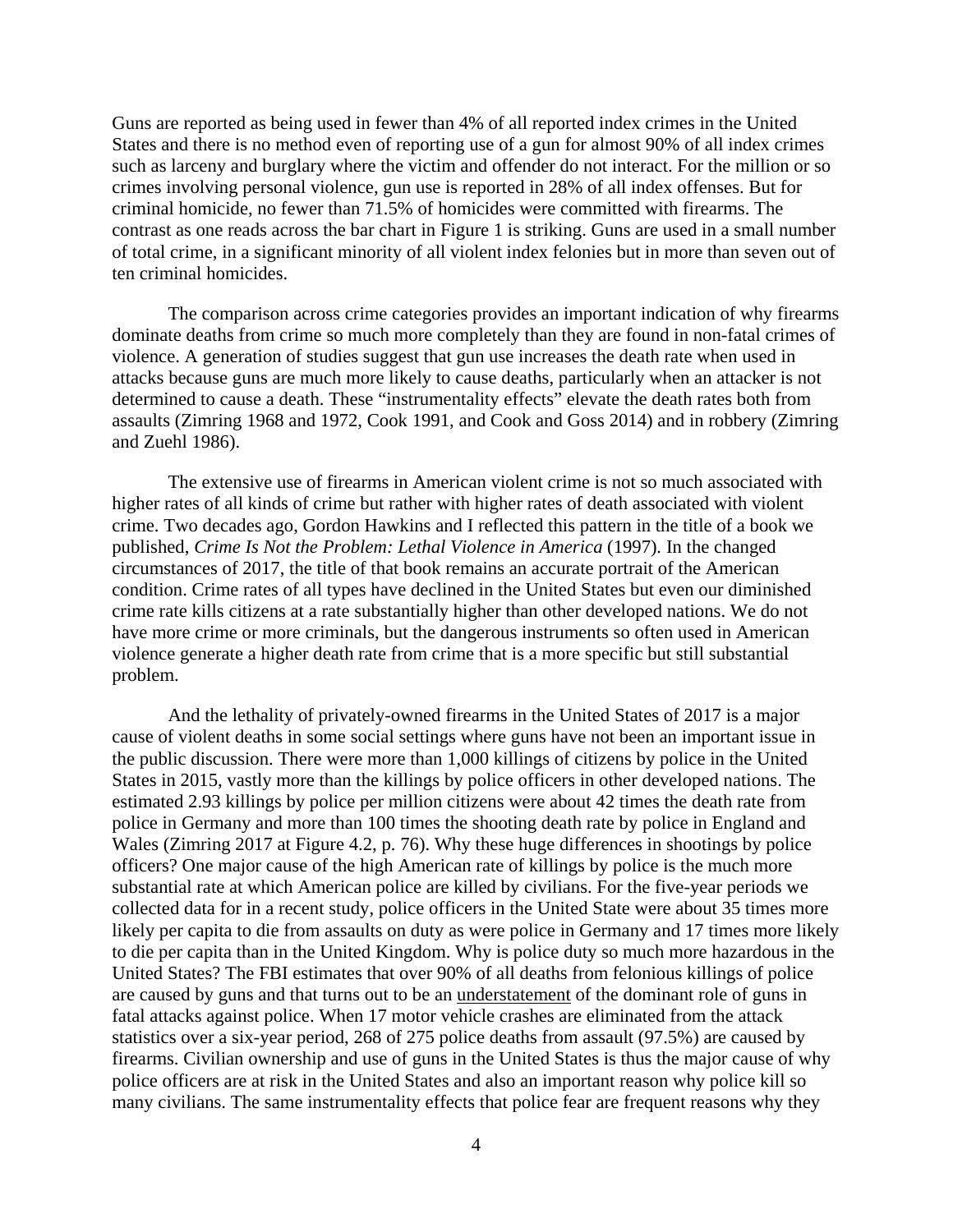use lethal force and why three citizens a day die at the hands of police (Zimring 2017).

Suicide and Accidents with Firearms

The use of firearms in interpersonal crime is only one of several types of firearms events that produce killings and woundings. A complete accounting of the death toll from firearms activity involves two other behavioral categories – accidents and suicides – as well as a number of deaths where health authorities cannot decide on whether the death was intentional or accidental. Figure 2 profiles the volume of all forms of gun deaths by type for 2013, using data from the Centers for Disease Control and Prevention.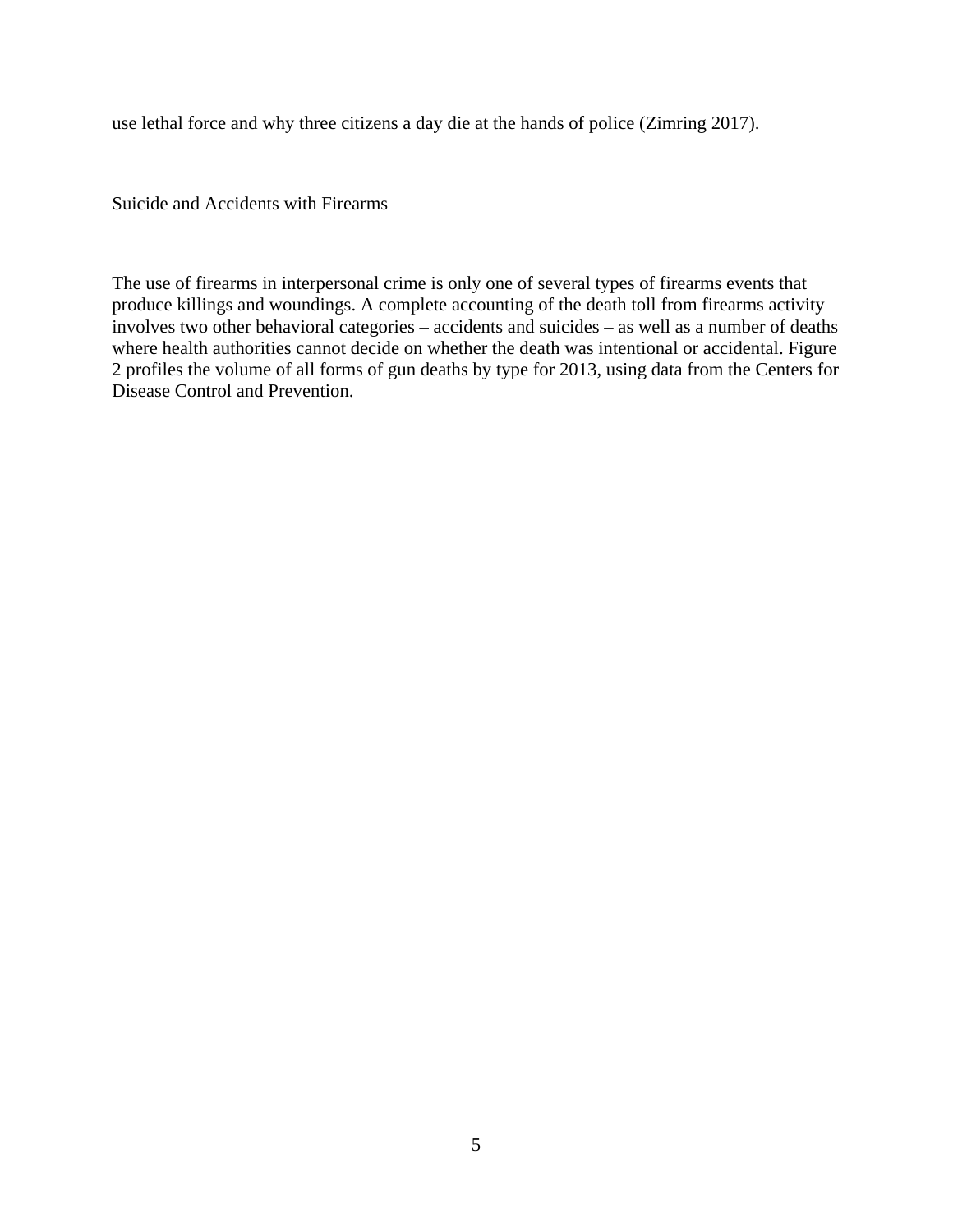

Figure 2. Volume of Deaths Caused by Firearms, Four Classifications, United States 2013.

Sources: Mortality, FastStats; All Firearm Deaths, Centers for Disease Control and Prevention.

The volume of firearms suicides in the United States at 21,175 is almost twice the number of gun homicides and 30 times the volume of accidental and undetermined deaths, but the number of fatalities by gun is not by itself an accurate measure of the extent to which firearms use increases the death rate and the number of years reduced from the lifespan because a firearm killed. For homicides, the death rate per 100 gun assaults is five times as high for guns as for the next most dangerous frequently used weapon in assaults (knives, see Zimring and Hawkins 1987 at pp. 13– 27) so that gun use instead of knives or other less deadly alternatives increase the death rate very substantially. For suicides, the story is more complicated and not well studied. Firearms use in suicide attempts has a much higher death rate than the most frequently used methods of attempts such as drug overdoses and cuttings. So if those frequently used methods were selected instead of guns, the death rate would be very much lower. There are, however, other methods of suicide attempt that do have high mortality rates – jumping from high buildings or bridges and possibly drowning, so that any good estimates of the instrumentality effects associated with gun use in attempts depend on determining what if any non-gun methods of attempt would be chosen if guns weren't available. Much more research on this needs to be done. A generation ago, observers concluded "The relationship between firearms use and suicide is an important story waiting to be told" (Zimring and Hawkins 1987 at p. 63). We are still waiting.

The volume of gun accidents is quite low but two factors made their five to eight hundred accidental deaths from firearms discharge more problematic than the low volume would suggest. First, because no harm was intended in accidents, the net cost of life from gun accidents is pretty close to 100% of the death rate. Second, many of the victims of gun accidents are quite young,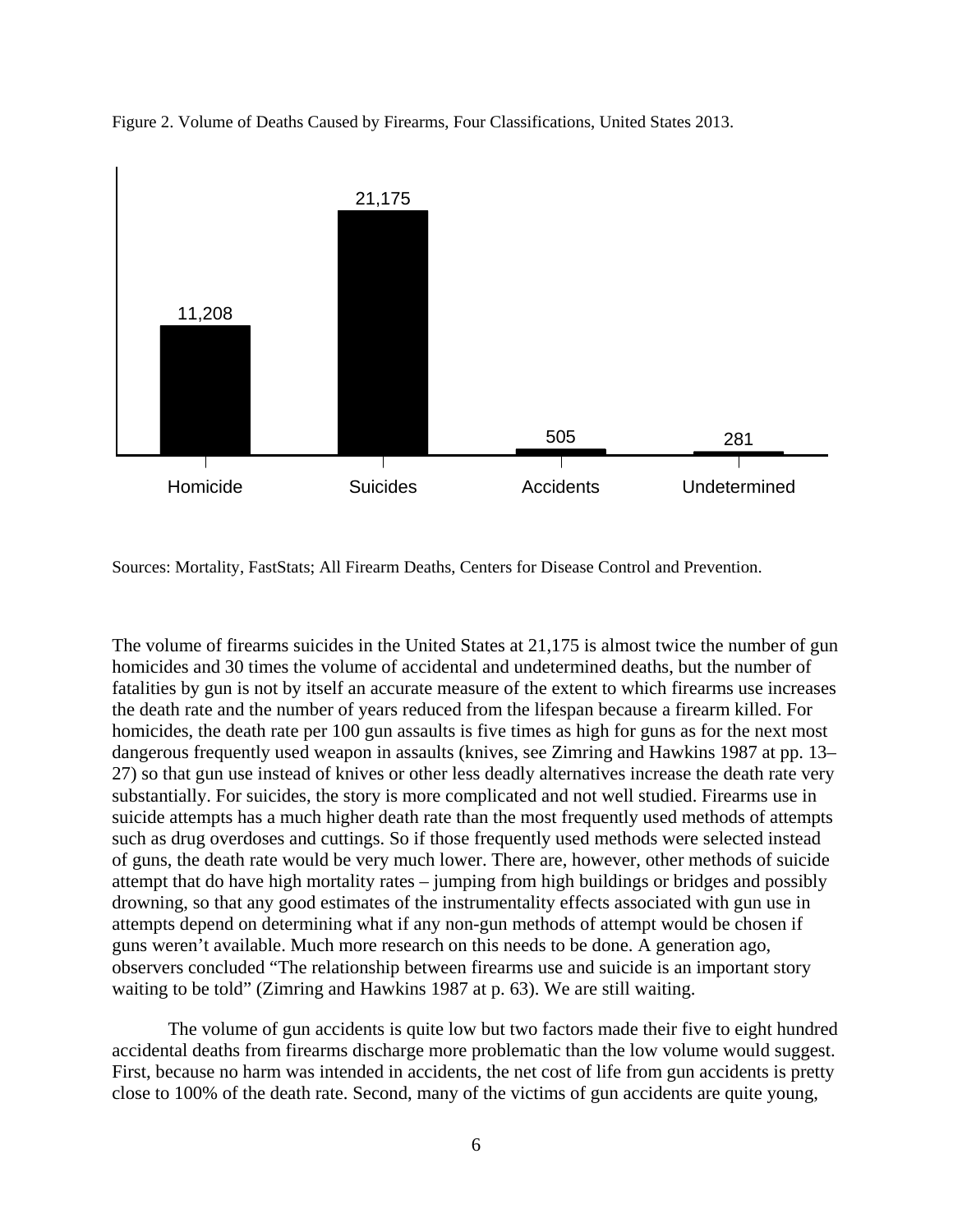indeed for handgun accidents the highest death rate is for persons too young to legally own handguns.

 There is one other important distinction between the firearms used in accidents and in suicides and those that are used in homicides – their geography. Most accidents and suicide attempts happen within the home environment of the gun-owning household. But homicidal attacks are not concentrated in the household that owns the gun. The geography of death risk may be important both politically and legally. Because guns used in robbery and assault are usually carried outside the offender's home, citizens are concerned that their exposure to risk is not within their control. Even if I choose not to have a gun, the risk of my being assaulted or robbed with your gun is a risk beyond my control. If I don't have a gun in my home, by contrast, I can reduce the risk of either suicide or accident.

 There may also be a geographical dimension to the evolving Second Amendment rights to own and use guns. Both the *Heller* and *McDonald* precedents have restricted the ability of municipalities to prohibit ownership of handguns for household self-defense. So the regulatory options available for household firearms may be much narrower in scope than for firearms that are carried or used in public spaces. I will return to this issue when discussing the Second Amendment issues that have emerged since 2008.

## Self-Defense and Crime Prevention

Not all violent acts and potential exercises of violence result in high or even net social cost. For this reason the criminal law provides a defense of justification in the use of force generally and more restricted justifications for the use of force likely to cause death or great bodily harm. The discourse on firearms use contains two different controversies involving gun ownership and use and its effect on crime rates in the United States. The first dispute is on the number and quality of self-defense episodes by armed citizens. The main methodology on this question is survey research in which persons are asked if they defended themselves from attack with a firearm. Only crimes of personal confrontation will be possible to investigate in this fashion – assault and robbery – and there are two major methodological problems. One is that only a small fraction of survey respondents will provide positive answers and estimating volume and eliminating statistical noise and misunderstanding is difficult. The second problem is that the respondent to the poll asserts he or she was a victim of a crime but there is no method to verify this without checking against police records. Some poll data has been said to create very large numerical estimates (see Kleck and Gertz 1995), but estimates based on the national crime victimization surveys are much smaller (see Cook and Goss 2014). There are no reported statistics on civilians shooting firearms or non-fatally wounding persons in self-defense but the FBI Supplemental Homicide Reports has collected data from police departments on justifiable killings by both police and by citizens since 1976. If one uses this data as a measure of the relative importance of police versus civilian self-defense firearms volume, the numbers are dramatically different. In 2013, the volume of "felons killed by police" was reported at 393 in the SHR reports and the volume of justifiable killings by other citizens was reported at 260. Since there are only about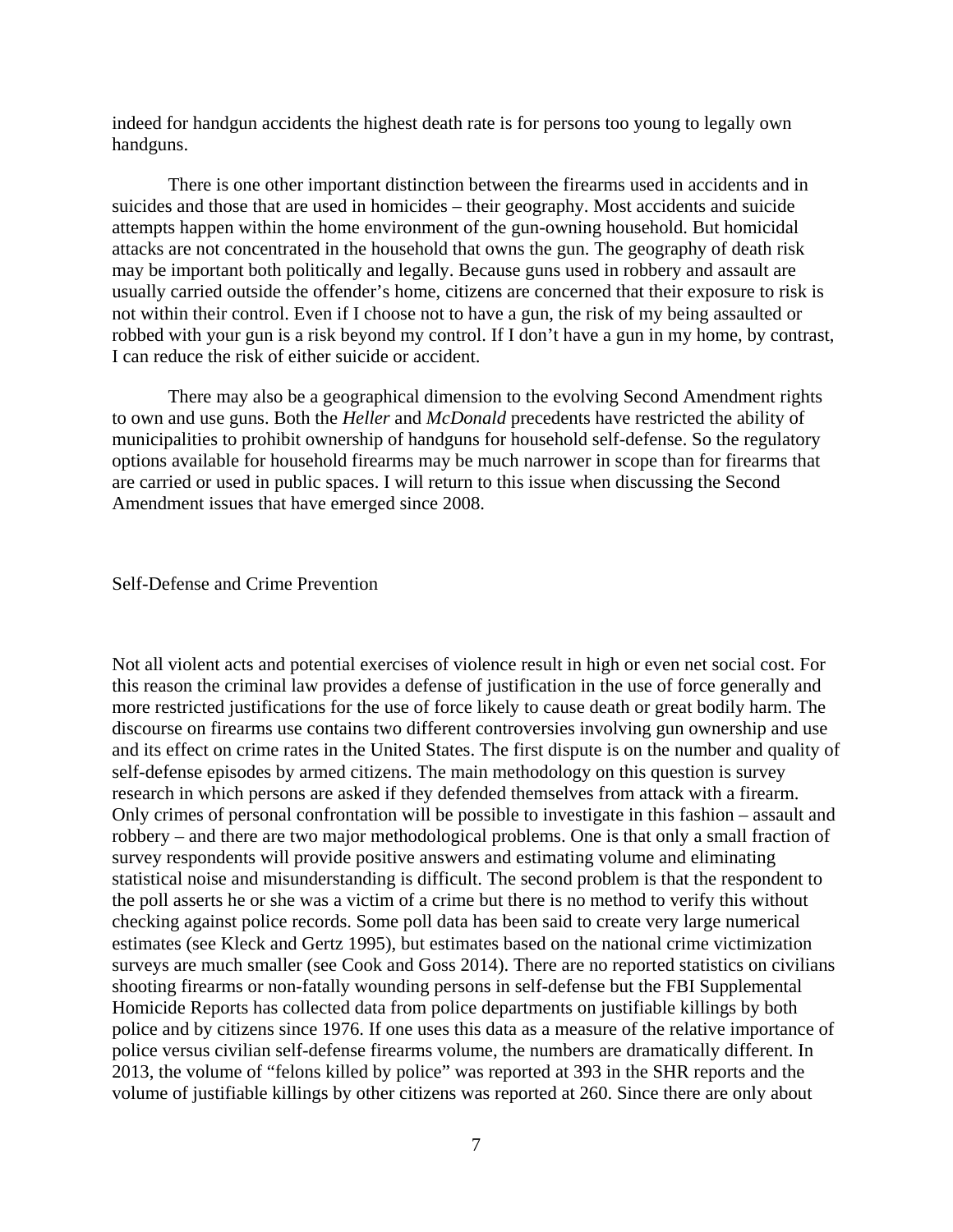600,000 police officers in the United States, the rate per 100,000 officers was more than 600 times the rate for adult civilians. The trends over time in justifiable killings by civilians are downward. The five-year average volume per year from 2001–2005 was 222, a 37% reduction from the volume in 1976–1980 despite substantial increases in the general population. So the only available data on trends is inconsistent with substantial growth in guns being fired in selfdefense by civilians.

 An even more astonishing statistical food fight than the Kleck versus Cook analysis of survey data on self-defense concerns the impact of loosening restrictions on carrying concealed weapons on crime rates in states and countries in the United States. During the 1970s and 1980s a substantial number of states that had previously allowed local law enforcement officials to require that citizens show a special need to carry concealed weapons changed their laws to allow any citizen who qualified to own handguns could qualify as well to obtain a permit to carry concealed weapons in public. The previous laws often meant that very few permits to carry concealed weapons were granted. These new so-called "shall issue" laws were passed in a number of jurisdictions that had strong gun owner influence on the state legislature – Southern, Western and Midwestern states generally with low big-city populations. An econometrician names John R. Lott published statistical evidence that the states that passed such laws had lower crime rates after they did so, and this set of statistics became his book *More Guns, Less Crime,*  now in a third edition. The method here is not to directly measure either incidents of self-defense with guns or crime prevention uses of firearms, but rather to compare places which pass the legal change to "shall issue" with jurisdictions that didn't change their laws, attempting to statistically control for all of the other differences between places that might influence crime. Dr. Lott argues that passing "shall issue" laws reduced crime since the jurisdictions that did so experienced lower crime trends thereafter than states which did not. He maintains his data analysis has already accounted for other factors that could have explained the different trends.

These claims were contested by a number of scholars, most prominently by John Donohue of Stanford and Yale Law School. (Compare John R. Lott, *More Guns, Less Crime*  [Second Edition, 2000] with Ian Ayers and John Donohue III, "Shooting Down the 'More Guns, Less Crime' Hypothesis," 55 *Stanford L. Rev.* 1193–1312 [2003].) One interesting pattern that made me doubt the power of multiple regression as social science in this case is the temporal contrast between the 1980s (when the states with "shall issue" had better crime trends) and the 1990s (when states that hadn't made this change did better). One simple explanation for this is that many states with big cities that suffered during the crack cocaine epidemic faced more crime problems in the 1980s but also experienced more substantial recoveries during the 1990s when the crack influence abated. A failure of statistical "controls" to fully account for this influence might have been more important than concealed weapons permit laws during this peculiar two decades.

#### II. Firearms Ownership and Use

There are two methods of estimating the number of firearms owned in the United States but each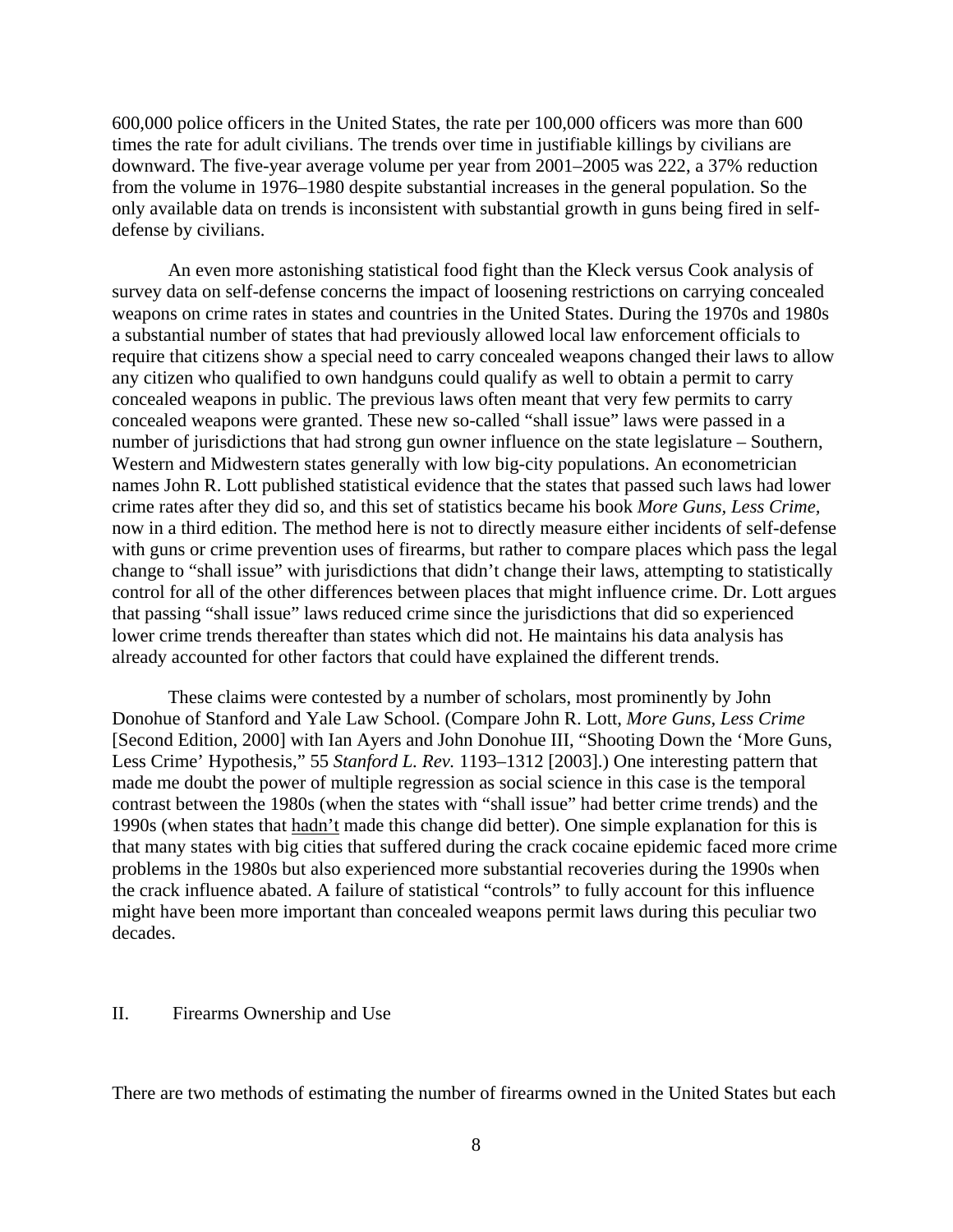method carries a significant margin or error. One method is to count official records of guns manufactured and imported in the United States over the period that records are available and use that figure as a maximum population of currently owned and serviceable firearms. The first estimates of these totals were produced in 1968 (90 million, Newton and Zimring 1968) and the 2016 update of total production since 1899 would be about 300 million guns, more firearms than adult citizens. This is a vast overestimate, of course, because it does not account for guns that became inoperable or are destroyed. The number of weapons produced in this aggregation is around 300 million but firearms brought back as war souvenirs would push that total even higher.

 The second method of estimating gun ownership is by survey research, in essence asking a cross-section of the population whether they own firearms, as well as how many guns and what kinds of guns they own. There are two problems other than accurate sampling that threaten the validity of survey-based estimates of ownership – the willingness of respondents to report gun ownership and the accuracy of an individual respondent's reports of his or her personally-owned guns but also the guns owned by others in the household. Unwillingness to report would underestimate ownership and inaccurate estimates of the number of weapons owned by others in the household could produce both underestimates and overestimates, particularly when a household might own many guns. The most recent poll-based estimate of guns owned is 265 million.

Prevalence versus Incidence – The Contrast in Recent Trends

The pattern of gun ownership trends that comes from statistics since 1980 is an apparent puzzle. The introduction of new guns into the civilian market has increased dramatically in the past decade, more than doubling since 2004, as shown in Figure 3.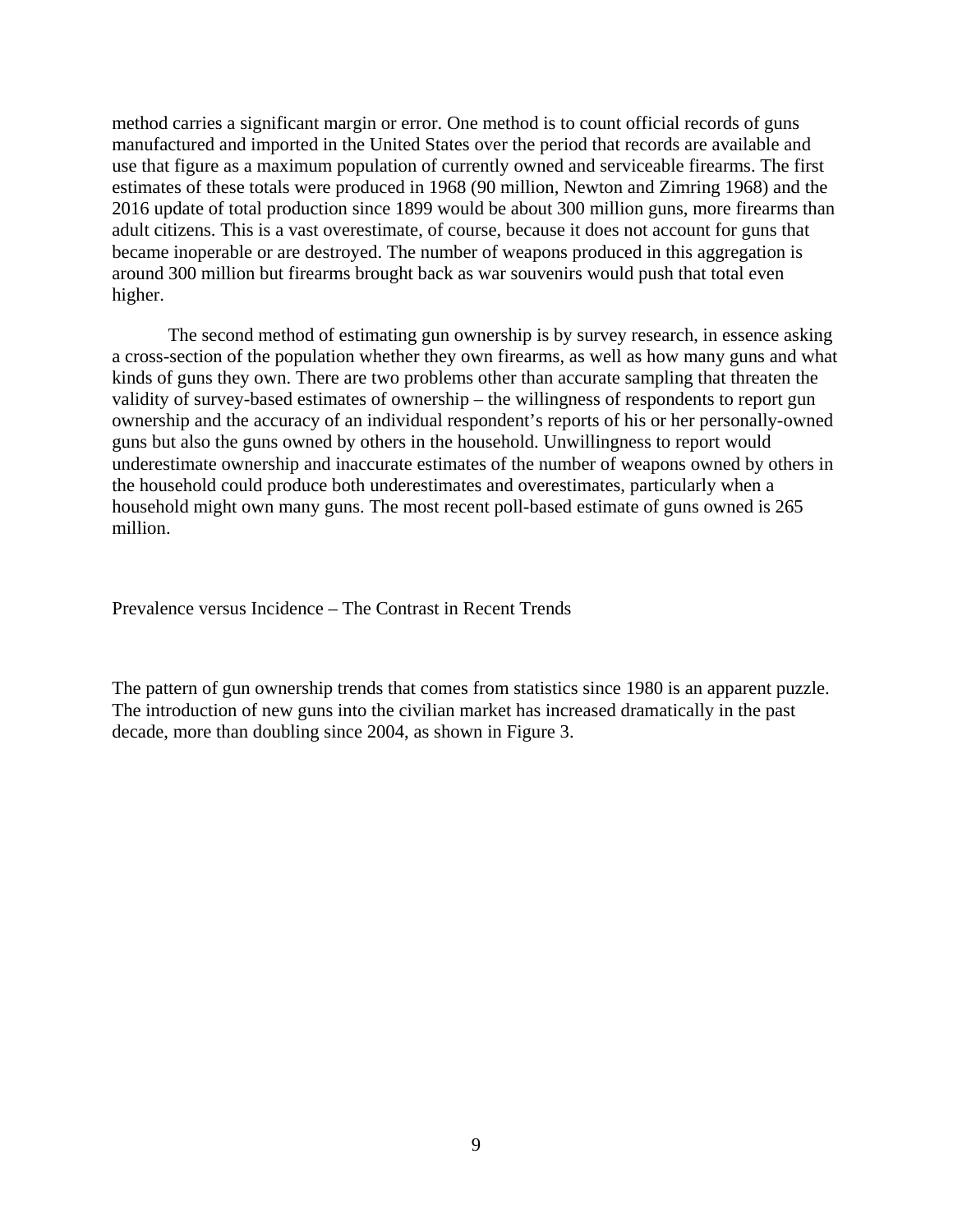



# Source:

http://www.norc.org/PDFs/GSS%20Reports/GSS\_Trends%20in%20Gun%20Ownership\_US\_19 72-2014.pdf

But the rate of individual and household ownership reported in surveys has declined in most surveys. Figure 4 shows the trend in reported gun ownership in the National Opinion Research Center general social survey over four decades.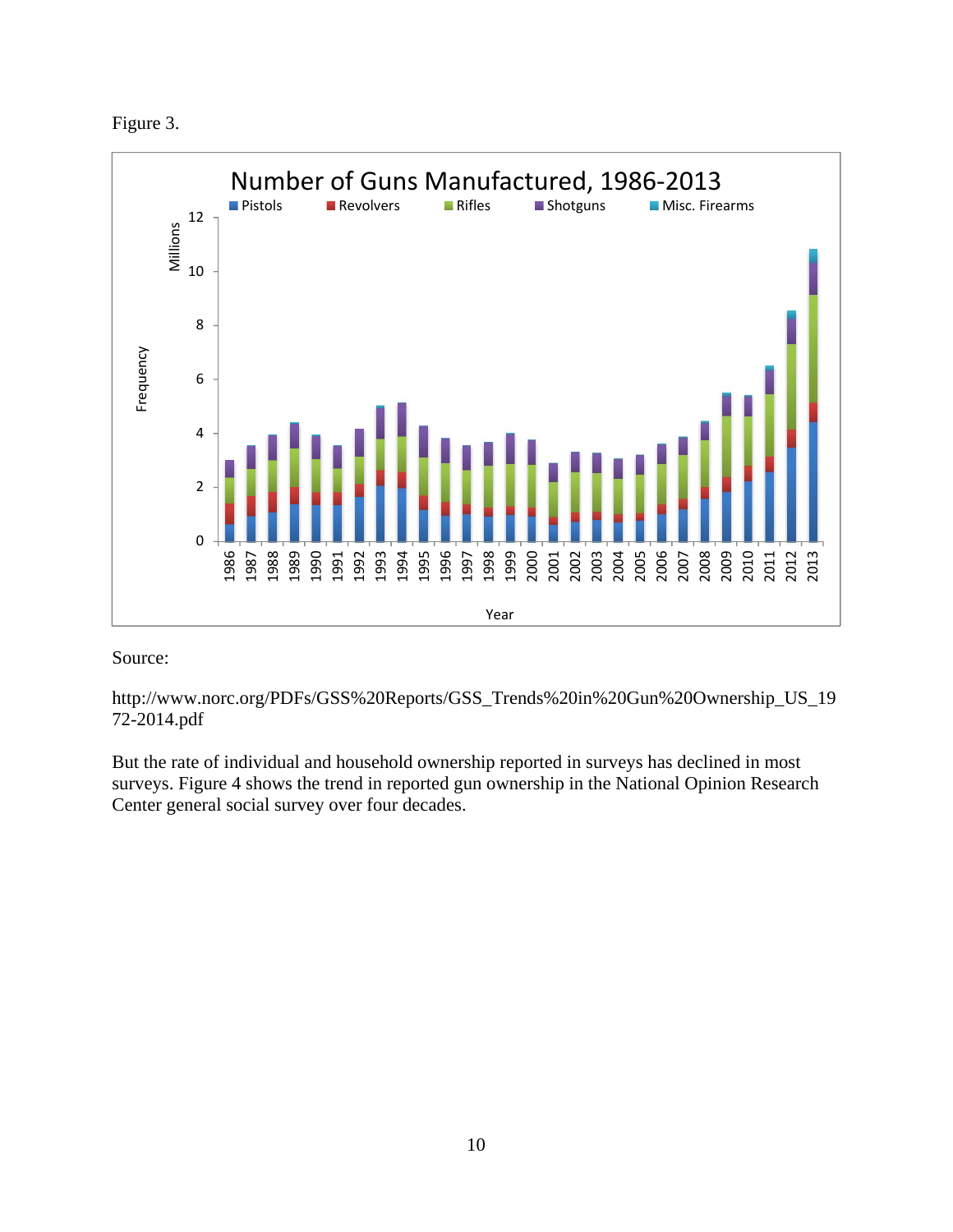



Source: https://www.atf.gov/file/89561/download

The long-term decline in household firearms ownership is substantial across the decades and there is no recent upturn to match the large increase in new guns. How can this be?

 There may be no contradiction between an expanding population of guns but consistency or decline in personal and household gun ownership. The distinction between the incidence of gun ownership and the prevalence of gun ownership could explain the divergent trends. The incidence of gun ownership is the rate of guns owned divided by the population, and that has almost certainly been increasing over recent years with the introduction of so many new guns. But the prevalence of gun ownership is the proportion of the population that owns guns, and what Figure 4 reported is that the proportion of households owning guns has declined. These two trends could coexist if most of the new guns introduced into the civilian market are purchased by persons who already own guns. Multiple gun ownership is a major element in the U.S. population and one recent story asserted that 3% of the U.S. population owns 50% of guns (Jervis, 2016).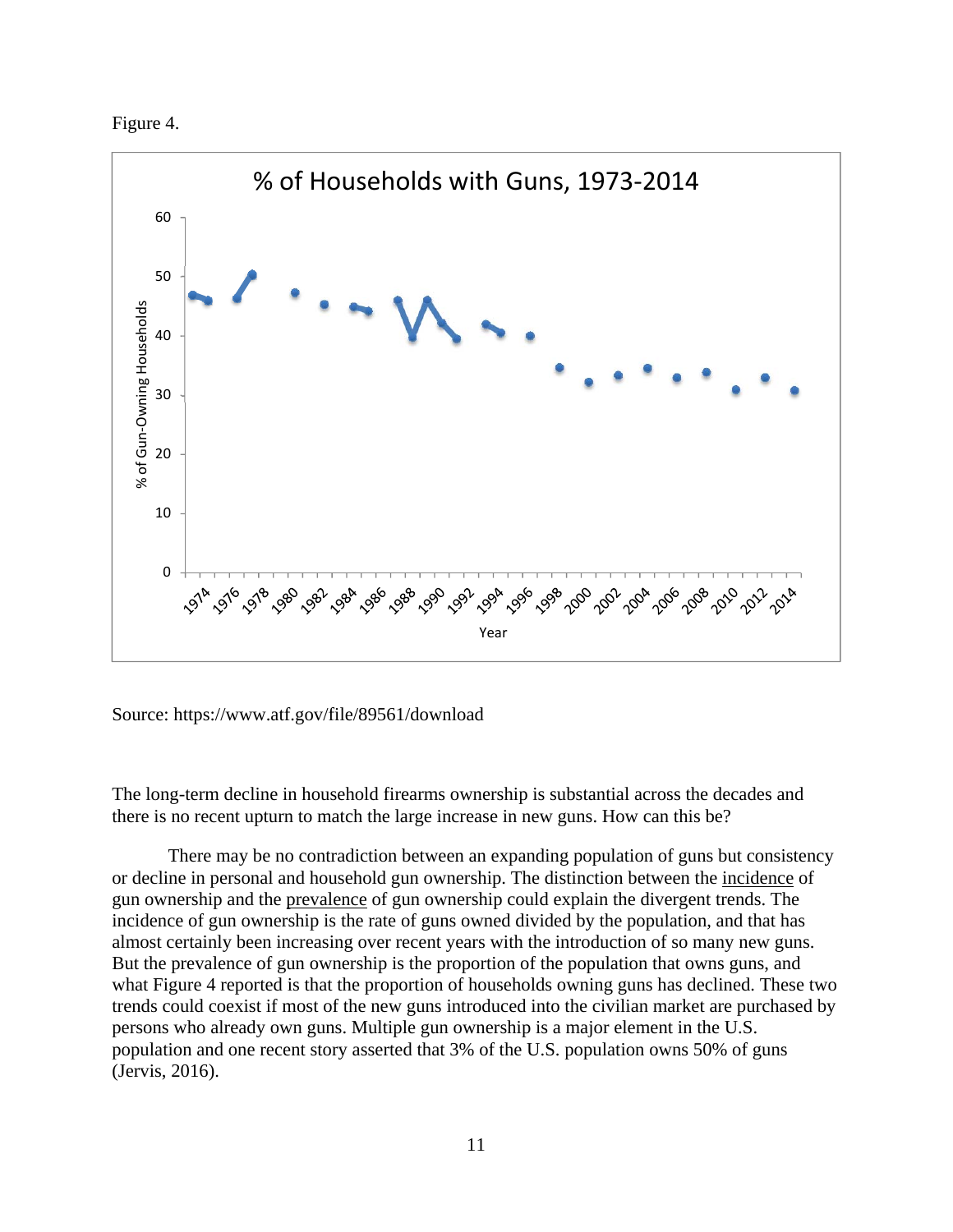The increase in the number of guns (incidence) would have a substantial impact on the volume of guns at risk for theft or secondary transfer (what has been called the "hand-to-hand" market) but would not directly influence the proportion of guns readily available for suicide attempts, domestic conflicts or other violent acts. By contrast, an increased prevalence of household guns would directly increase the number of settings in which a gun is available for use in violence. It is whether or not a gun is available where people live (prevalence) not the number of guns in that house that are close at hand which should have the most direct impact on use in personal violence. For this reason, if the increase in guns hasn't been accompanied by an increase in rates of personal or household ownership, it should not be expected to produce a major increase in the proportion of violence that involves gun use.

 The major types of firearms in the United States are handguns and long guns. The major types of long guns are shotguns (which fire shells with multiple pellets) and rifles (which have long barrels and fire bullets). Handguns are short-barreled firearms that can be carried and easily concealed. Because they can be transported for use through public venues and in public, they are far more often used in criminal acts than long guns. Handguns are about 40% of the estimated population of guns owned in the United States but are more than 90% of the firearms used in crime (Cook and Goss 2014 at p. 13). Both rifles and shotguns can be semiautomatic (requiring only a repetition of pulling the trigger to fire second and subsequent bullets) or single shot.

 A variety of semiautomatic weapons have been classified as "assault weapons" in state laws as well as a federal law (passed in 1994 but not renewed in 2004). The number of such weapons in circulation depends on how the prohibited weapon is defined and the definitions vary.

## Strategies of Firearms Control

Two basic strategies of firearms control are (1) limiting gun acquisition and ownership and (2) attempting to limit the times, places and manners in which firearms can be used. The attempts to limit gun acquisition and ownership usually prohibit persons classified as high risk from owning any guns or forbid or restrict the ownership by any persons of guns that are regarded as particularly risky.

#### Ownership Restrictions

Restriction of high-risk weapons was the focus of the first major federal gun control law – the National Firearms Act (NFA) of 1934. Two classes of weapons were subject to special restrictions in that law – automatic guns which could fire repeatedly with a single pull of a trigger and long-barreled guns that had been modified by sawing off the barrels to make rifles and shotguns easier to conceal. The use of automatic guns such as the Thomson submachine gun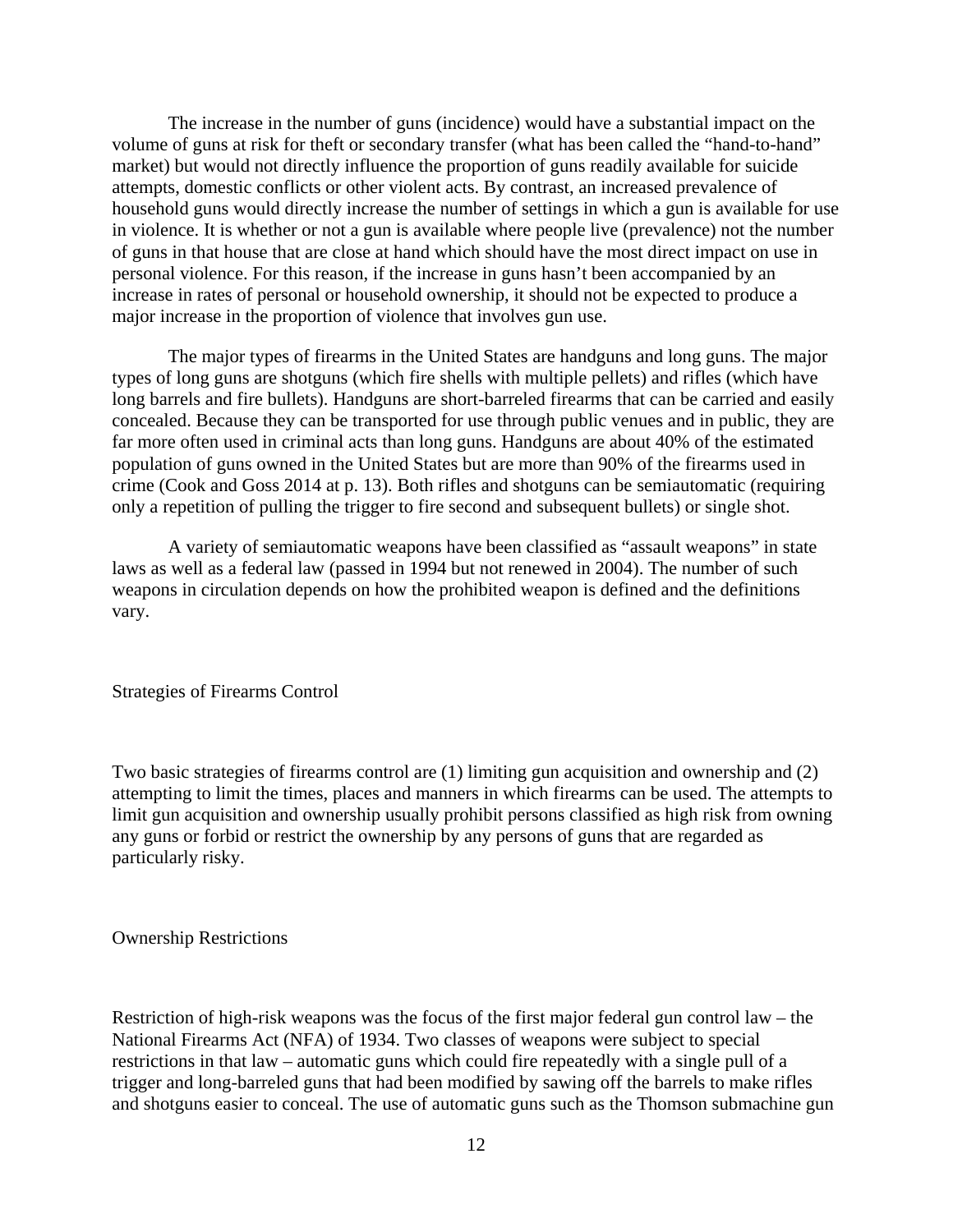was notorious as a destructive weapon associated with organized crime and sawed-off shotguns and rifles were also regarded as both dangerous and not suitable for legitimate uses. The NFA attempted to ban such weapons but used a high tax (\$200 in 1934) as the device to eliminate the weapons.

 A second strategy of ownership prohibition restricted the acquisition or ownership of any guns by particular classes of persons regarded as high-risk users. The Federal Firearms Act of 1938 was the first federal law to isolate high-risk users. The two major categories of person prohibited in the 1938 Act were adults with records of felony convictions and youth under age 18. These federal categories were altered in subsequent legislation in 1968 and 1985, and all 50 states also have laws restricting ownership by defined high-risk groups.

One major effort to enforce restrictions on the acquisition of guns by identified high-risk users is to require persons to prove they are not prohibited from ownership as a precondition of being able to acquire guns. Many states require persons to submit to a screening and acquire a license that confirms their age and absence of a disqualifying criminal record. This system, which can be called "permissive licensing" because it allows most adults to acquire guns operates in several states. The federal government has since 1994 required dealers licensed by the federal government to submit the names and identification that prospective customers provide to enable the government to check for a criminal record. This is an attempt to screen out unfit purchasers.

 Some state laws go much further to restrict those permitted to purchase handguns to those specially licensed, usually by local police. This insistence on special needs or qualifications is called restrictive licensing.

 A second basic strategy of firearms control attempts to limit high-risk uses and locations of firearms. The regulation of high-risk uses and gun possession in particular places was the traditional province of state and local law. The almost universal traditional regulation of the use of concealed weapons was state and local laws that required persons to have a special license to carry a concealed weapon in public. All but a very few U.S. states require special permits to carry concealed weapons but there is a major distinction between states that will grant licenses to all persons who prove they are eligible to own handguns (these are called "shall-issue" systems) and those states which allow local law enforcement agencies to restrict licenses to carry concealable guns to persons who establish a special need to use such weapons in public places (these can be called "may-issue" systems).

 An outright ban on owning or producing high-risk weapons does not require extensive additional governmental screening of persons. As we shall soon see, attempts to keep guns from high-risk persons do require and often involve governmental systems to screen individuals who wish to acquire guns in order to assume they are not in a prohibited group.

High-Risk Users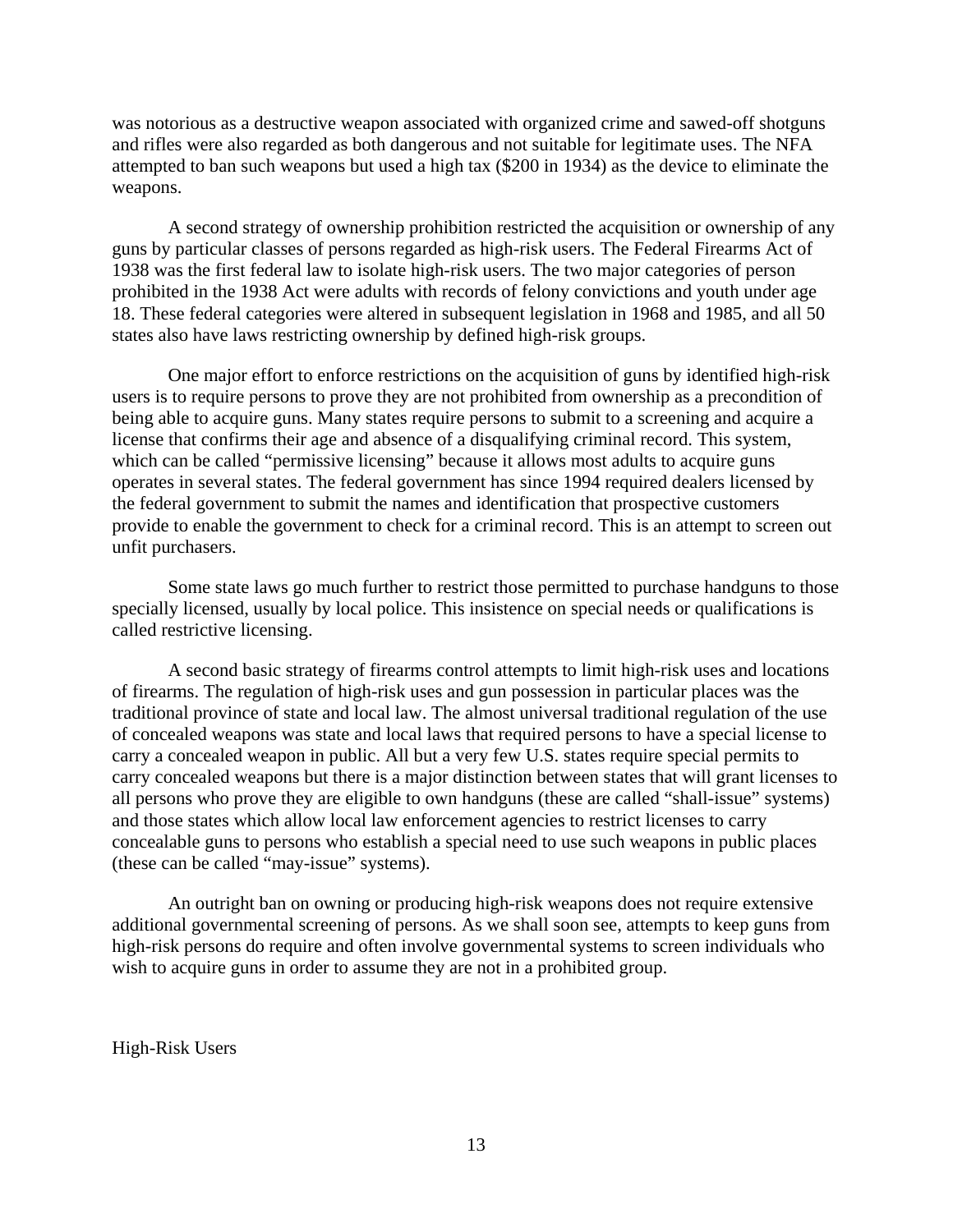While the first federal gun control effort was directed at high-risk guns, the second federal law, the National Firearms Act of 1938, attempted to forbid particular persons regarded as problematic from acquiring firearms. But the federal act only licensed dealers and it attempted to restrict sales to felons or fugitives by prohibiting dealers from selling to them. But only the "knowing" transfer by a dealer to a prohibited person was forbidden. The amendments to the 1938 act passed by Congress in 1968 extended the groups of persons prohibited from ownership to persons under 18 for long guns and 21 for handguns, as well as persons who have been adjudicated mentally defective or committed to any mental institution. And the 1968 act also continued the 1938 law's prohibition of transfer of guns to persons who were not permitted to possess them under the law of the state on which they resided. The 1968 Act also required notice to local law enforcement agencies of the buyer by a federally licensed dealer.

 Many states also attempted to prohibit high-risk persons from owning or acquiring guns and frequently attempted to enforce these restrictions by requiring individuals to apply for a license to purchase a weapon. The governmental agency could then verify the lack of a criminal record. These screening systems have been called "permissive licensing" because all but modest classes of prohibited persons can acquire and own guns.

 A few states reversed the presumption used in federal and most state laws and instituted licensing systems for handgun ownership that restricted ownership to persons who could establish a special need to own a handgun. The application process in these regimes is more complex and there is no presumption that a law-abiding citizen should qualify for ownership. These systems have been called "restrictive licensing" because their aim is to reduce the weapons in circulation. This is as much a control effort based on the notion that the gun is dangerous rather than assuming that only the wrong kind of gun owner is the primary problem.

Time, Place and Manner Restrictions

Most states and many municipal governments attempt to restrict the places that firearms can be taken and the ways they can be used even when lawfully acquired and owned. The broadest prohibition found in most state laws makes it unlawful to carry a concealed weapon (including a firearm) in a public place without a special license. Almost all American states have laws requiring special licenses to carry concealed weapons. Some states require local authorities to grant such licenses when requested if the applicant meets the legal requirements to own the weapon (these are called "shall issue" laws) while other state laws allow local law enforcement officials who review applications to require demonstration of special needs to obtain CCW (Carrying Concealed Weapons) licenses. These "may issue" jurisdictions often only authorize a very few persons to carry. A prominent political movement to expand eligibility in the "shall issue" paradigm has been a feature of state-level legislative activity in states with powerful gunowning groups. Other time, place and manner restrictions forbid firearms in places where they might be a special hazard (bars and saloons) or inappropriate (churches and schools). Of all the time, place and manner restrictions, the class of laws which produce the vast majority of arrests and criminal prosecutions are for carrying concealed weapons without a license (see FBI, Crime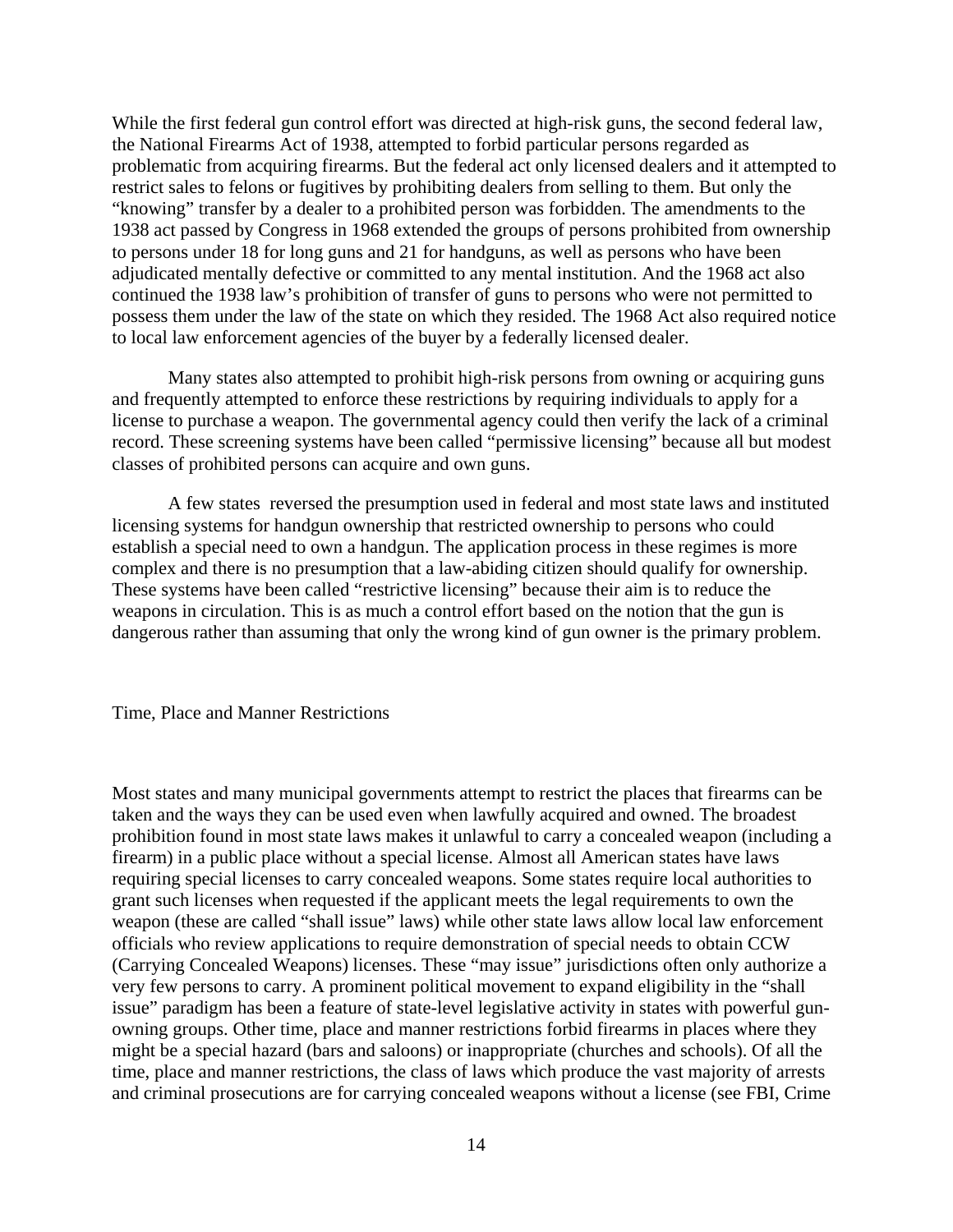in the United States, Criminal Justice Information Service, Table 29).

The Emergent Second Amendment as a Restriction on Governmental Firearms Control

While governmental restrictions on gun ownership and use have a long American history; there was little effort or impetus to use the language and concepts of the Second Amendment as a limit on governmental power to regulate firearms ownership and use until recent years. Claims to Second Amendment values as a symbol of "firearms liberty" carried an important emotional resonance for some gun owning group, but there had been no strong recognition of federal courts or the legal establishment of the Second Amendment as a source of personal rights to guns.

 The Supreme Court law to the contrary prior to 2008 was neither extensive nor thickly principled. A series of challenges to state gun control laws were rejected in the 19<sup>th</sup> century on the grounds that the Bill of Rights only restricted congressional action (see Newton and Zimring 1968 at 254). When Congress finally did pass gun restrictions in the National Firearms Act of 1934, in a challenge to a criminal conviction for shipping a shotgun with a barrel length of less than 18 inches, the Supreme Court relied on the "obvious purpose" of the Second Amendment of assuring the effectiveness of the militia; the Court continued, "in the absence of any evidence tending to show that possession or use of a 'shotgun having a barrel of less than eighteen inches in length' at this time has some reasonable relationship to the preservation or efficiency of a well-regulated militia, we cannot say that the Second Amendment guarantees the right to keep and bear such an instrument" (*United States v. Miller* 307 U.S. 174 [1939] at 178). The issue and the decision in *Miller* were not regarded as important at the time of the decision or for some time thereafter.

 There were isolated efforts in the legal academy to breathe some life into a personal Second Amendment. Don B. Kates' long 1983 *Michigan Law Review* article, "Handgun Prohibition and the Original Meaning of the Second Amendment," and Sanford Levinson's short "The Embarrassing Second Amendment" in 1999 were followed by a series of historical and doctrinal arguments for personal rights under the amendment that could limit governmental restrictions.

 The case that reversed *United States v. Miller* and announced a personal Second Amendment right for citizens was *District of Columbia v. Heller,* decided in 2008. The law challenged in *Heller* was a 1975 ordinance in the District which prohibited civilian ownership and possession of handguns. The circuit court of appeals held this prohibition of handguns violated a personal Second Amendment right and Judge Leventhal in his opinion engaged the *Miller* court's argument about short-barreled shotguns not being militia weapons by finding references to 1794 ordinance which included bulky ancestors of modern handguns as militia ordinance. Justice Scalia in *Heller* rejected the need for this type of historical provenance and instead found that citizen's desires to use handguns as household self-defense created a right under the Second Amendment. The opinion in *Heller* had to address handguns specifically because the District of Columbia ban was only on handguns. But the *Heller* case and the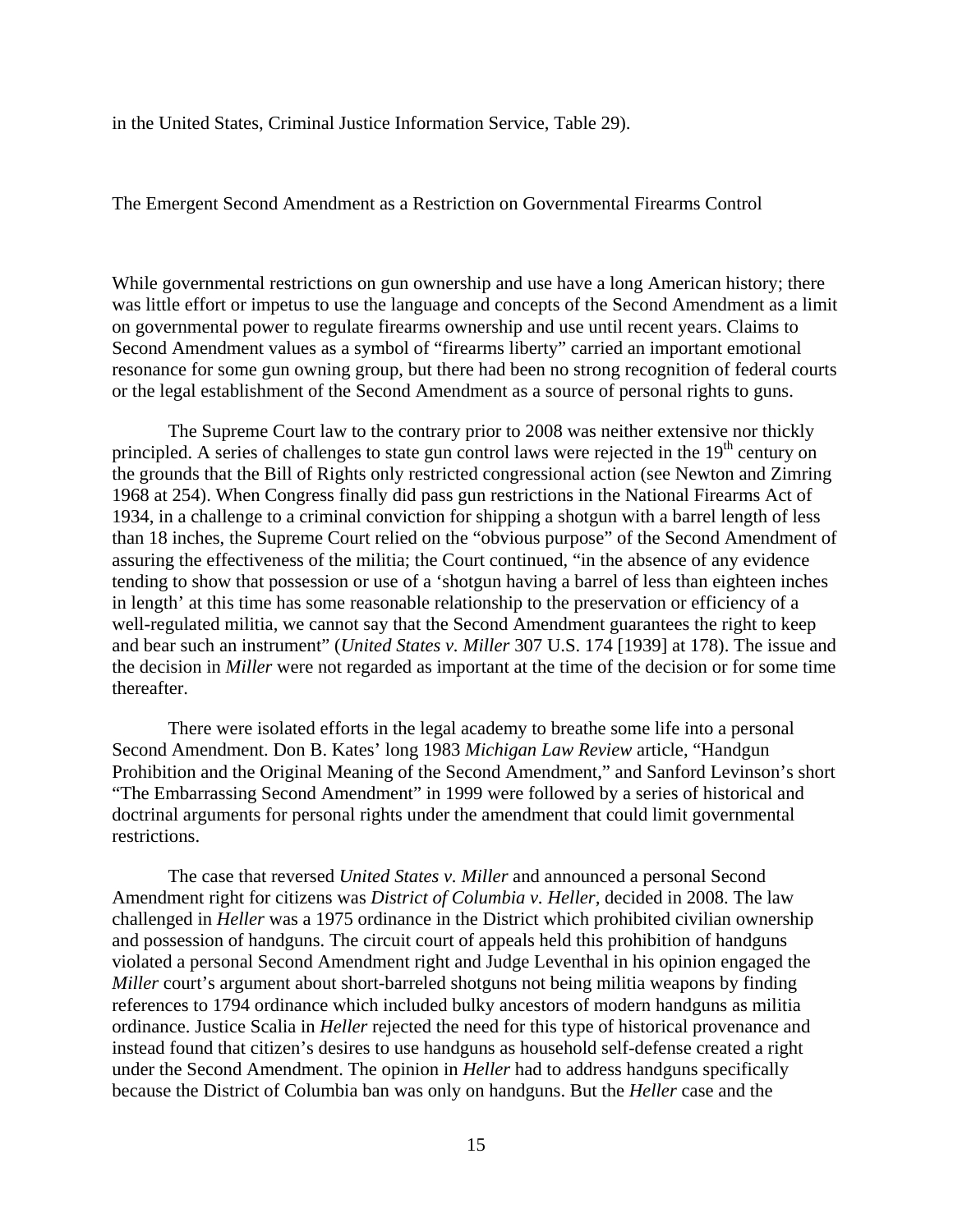extension of *Heller* rights against the states in *McDonald,* both struck down absolute prohibitions on handgun ownership including within the home, a rare breed of government regulation different in form from even restrictive licensing of handguns and restrictions on carrying weapons or concealed weapons in public. The Scalia opinion for the Court in *Heller* endorses both the notion of limits on its version of the Second Amendment right and provides approving citations to a number of restrictions with long histories, such as restrictions on carrying concealed weapons. The opinion also isolates the DC statute from more common attempts to restrictively license handguns: "Few laws in the history of our Nation have come close to the severe restriction of the District's handgun ban" (128 Sup.Ct. 2818). And the Chicago ordinance that the Court disapproved in *McDonald* was also a flat ban on handgun ownership.

 So the doctrinal ingredients for establishing how this newly announced right interacts with state and local gun control efforts are  $(1)$  a very broad personal right,  $(2)$  a long history of gun controls the *Heller* court suggested were legitimate, and (3) a balancing process between state and personal interests where we have little indication of what level of interest must be found and who has the burden of proof.

 Some very broad questions can be answered in 2017. While the only gun ordinances that the Court has struck down have been outright prohibitions on handgun ownership and use in the house, important claims for personal self-defense can be made in both public and private places. And many persons disqualified from handgun licenses because they haven't demonstrated special needs for ownership will feel just as disadvantaged as did the plaintiff in *Heller.* Even permissive systems which bar young persons or those with nonviolent criminal records raise real interests in the balance? What about those with criminal records and armed enemies?

 The historical credentials of substantial restrictions on carrying concealed weapons are impeccable but the risk of much criminal victimization for citizens are also higher on the street. Two elements that haven't yet made powerful impressions on courts considering challenges to bans on carrying concealed weapons might make a difference. The first is that carrying a loaded gun in public affects the safety and feelings of security of others in public who might prefer limiting concealed firearms in streets. There are externalities to carrying guns outside one's house in a shared public space that don't apply with equal force in the household setting of the *Heller* decision.

 The second problem is the violence threat of concealed guns in public to police on patrol. 97.5% of all attacks that kill police are with guns, and the concealed guns an armed police officer can't see are a particular hazard (Zimring 2017 at p. 96). Further, anything that increases the risk of gun attacks to police also increases their tendency to shoot first. Over a thousand civilians a year are now killed by police in the United States. Increasing concealed handguns on the street by constitutional fiat won't help matters for cops or citizens.

 The current state of Second Amendment doctrine in 2017 is the American legal realist's ultimate theory on all law – the U.S. Supreme Court can decide anything it wants to decide about challenges to state licensing requirements and public carrying of concealed weapons. To date circuit courts have been prone to defend all but absolute prohibition from Second Amendment claims. But there are no clear principles emerging.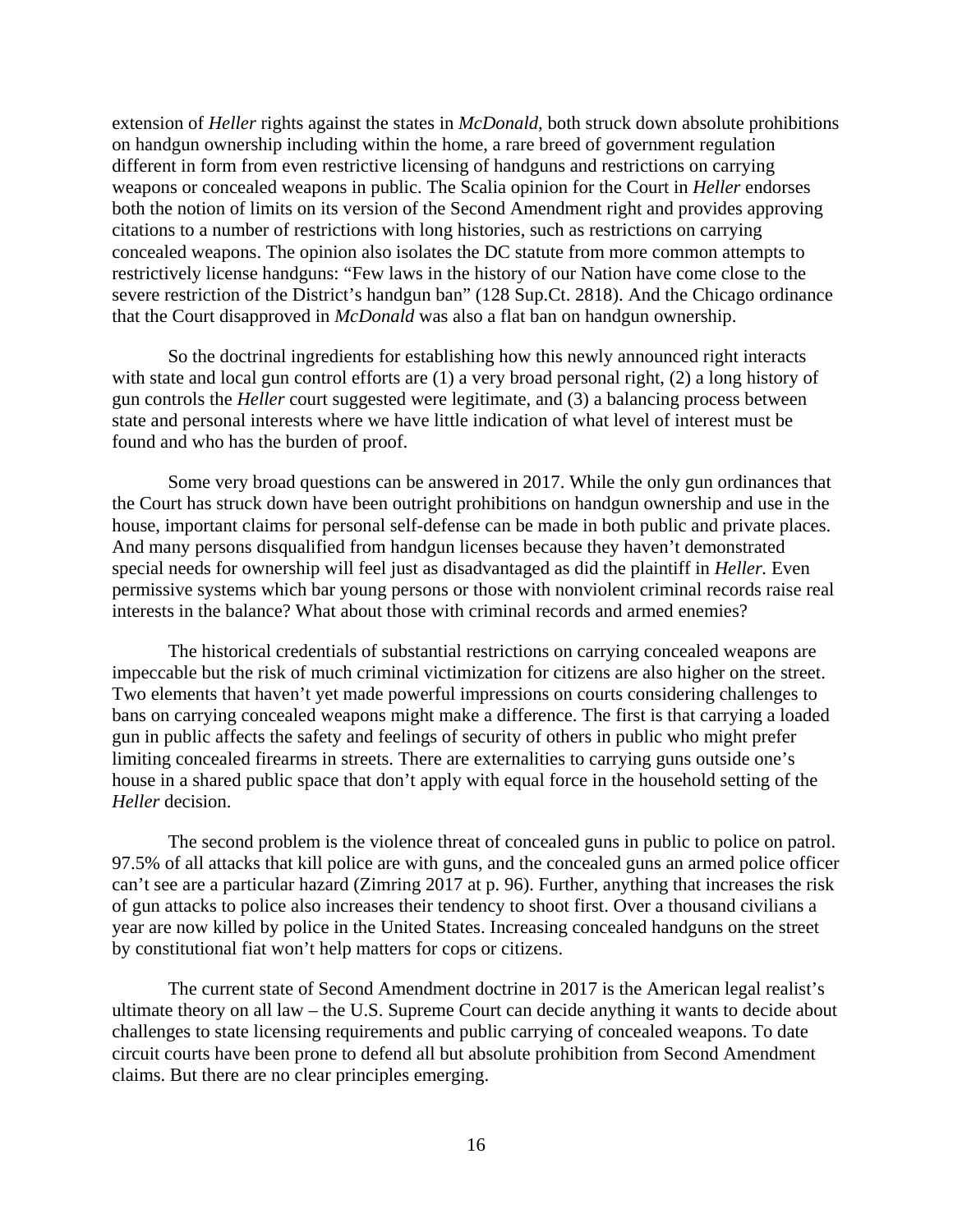The *Heller* doctrine could be a minor restriction if highly restrictive handgun licensing is allowed in the tradition of New York's Sullivan law of 1911. Or it could become a personal right stronger than claims for the primacy of the police power in public spaces.

 At the far extreme would be a conflict between property rights and personal rights to bear arms when owners of public accommodations use technology to screen for and prohibit guns in their facilities. Is that discrimination equivalent to the racial discrimination that provoked the Civil Rights Act of 1964? Or is it instead a property owner's right to self-defense against other people with guns? Stay tuned.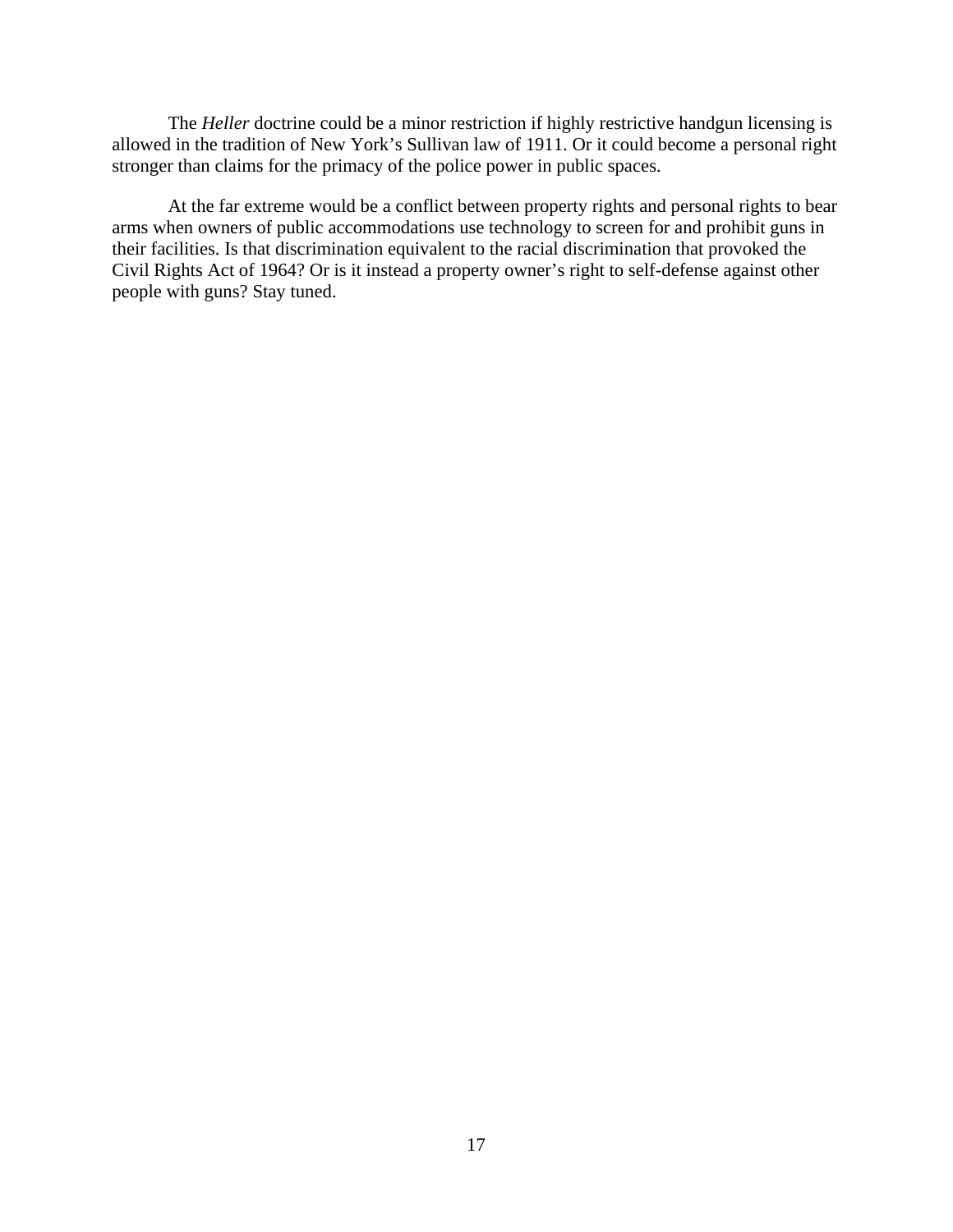# **References**

- Ayres, Ian, and John J. Donohue, III. 2003. "Shooting down the 'More Guns, Less Crime' hypothesis." *Stanford Law Review*, 55: 1193–1312.
- Centers for Disease Control and Prevention. 2016. *National Vital Statistic Reports*, 65(4): Table 18. Retrieved from https://www.cdc.gov/nchs/data/nvsr/nvsr65/nvsr65\_04.pdf
- Cook, Philip J. 1991. "The technology of personal violence." *Crime and Justice*, 14: 1–71.
- Cook, Philip, and Kristin Goss. 2014. *The Gun Debate: What Everyone Needs to Know*. New York: Oxford University Press.
- FastStats. 2016. *National Center for Health Statistics*. Washington, DC: Centers for Disease Control and Prevention. Retrieved from https://www.cdc.gov/nchs/fastats/injury.htm
- Federal Bureau of Investigation. 2015. *Crime in the United States*. Retrieved from https://ucr.fbi.gov/crime-in-the-u.s/2015/crime-in-the-u.s.-2015
- Kates, Don B. 1983. "Handgun prohibition and the original meaning of the Second Amendment." *Michigan Law Review*, 82(2): 204–273.
- Kleck, Gary, and Marc Gertz. 1995. "Armed resistance to crime: the prevalence and nature of self-defense with a gun." *Journal of Criminal Law & Criminology*, 86(1): 150–187.
- Levinson, Sanford. 1989 "The embarrassing Second Amendment." *Yale Law Journal*, 99(3): 637–659.
- Lott, John R. 2000. More Guns, Less Crime: Understanding Crime and Gun Control Laws, 2<sup>nd</sup> ed. Chicago: University of Chicago Press.
- Newton, George, and Franklin Zimring. 1968. *Firearms and Violence in American Life*. Washington, DC: National Commission on the Causes and Prevention of Violence.
- Jervis, Rick. 2016. "3% of Americans own half the country's 256 million guns." *USA Today*, 22 September 2016. Retrieved from http://www.usatoday.com/story/news/2016/09/22/studyguns-owners-violence/90858752/
- Zimring, Franklin E. 1968. "Is gun control likely to reduce violent killings?" *University of Chicago Law Review* 35(4): 721–737.
- Zimring, Franklin E. 1972. "The medium is the message: Firearm caliber as a determinant of death from assault." *Journal of Legal Studies*, 1(1): 97–123.
- Zimring, Franklin. 2017. *When Police Kill*. Cambridge, MA: Harvard University Press.
- Zimring, Franklin E., and Gordon Hawkins. 1987. *The Citizen's Guide to Gun Control*. New York: MacMillan.